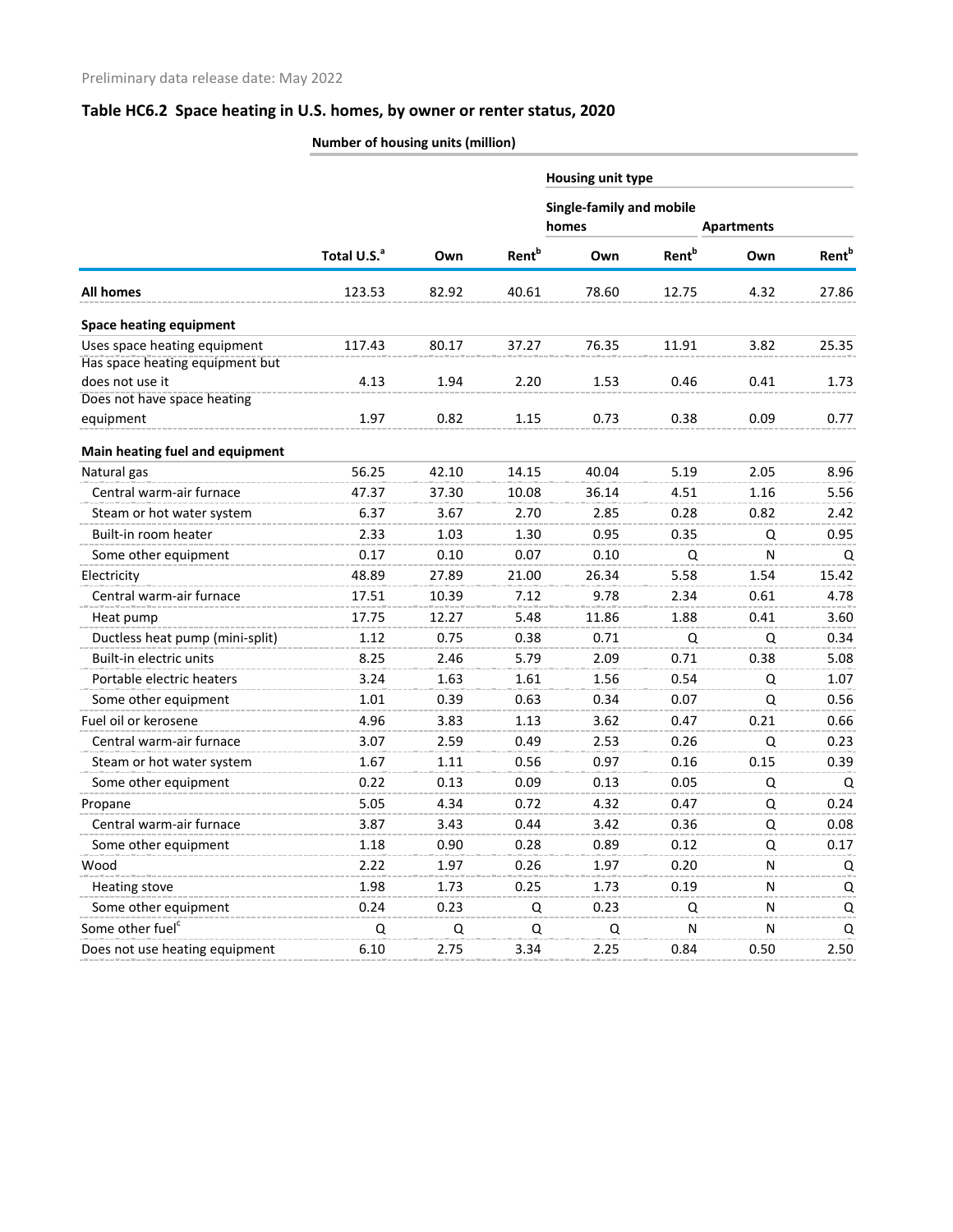|                                                 | <b>NUTTING OF HOUSING UNITS (HIMPOIT)</b> |       |                          |                                 |                          |                   |                          |  |
|-------------------------------------------------|-------------------------------------------|-------|--------------------------|---------------------------------|--------------------------|-------------------|--------------------------|--|
|                                                 |                                           |       |                          | Housing unit type               |                          |                   |                          |  |
|                                                 |                                           |       |                          | <b>Single-family and mobile</b> |                          |                   |                          |  |
|                                                 |                                           |       |                          | homes                           |                          | <b>Apartments</b> |                          |  |
|                                                 | Total U.S. <sup>a</sup>                   | Own   | <b>Rent</b> <sup>b</sup> | Own                             | <b>Rent</b> <sup>b</sup> | Own               | <b>Rent</b> <sup>b</sup> |  |
| All homes                                       | 123.53                                    | 82.92 | 40.61                    | 78.60                           | 12.75                    | 4.32              | 27.86                    |  |
| Main heating equipment (including<br>all fuels) |                                           |       |                          |                                 |                          |                   |                          |  |
| Central warm-air furnace                        | 71.98                                     | 53.84 | 18.14                    | 52.00                           | 7.48                     | 1.84              | 10.66                    |  |
| Heat pump                                       | 17.75                                     | 12.27 | 5.48                     | 11.86                           | 1.88                     | 0.41              | 3.60                     |  |
| Steam or hot water system                       | 9.32                                      | 5.47  | 3.85                     | 4.47                            | 0.50                     | 1.00              | 3.36                     |  |
| Ductless heat pump (mini-split)                 | 1.12                                      | 0.75  | 0.38                     | 0.71                            | Q                        | Q                 | 0.34                     |  |
| Built-in electric units                         | 8.25                                      | 2.46  | 5.79                     | 2.09                            | 0.71                     | 0.38              | 5.08                     |  |
| Built-in oil or gas room heater                 | 3.04                                      | 1.51  | 1.53                     | 1.43                            | 0.44                     | 0.07              | 1.09                     |  |
| Portable electric heaters                       | 3.24                                      | 1.63  | 1.61                     | 1.56                            | 0.54                     | Q                 | 1.07                     |  |
| Heating stove burning wood                      | 1.98                                      | 1.73  | 0.25                     | 1.73                            | 0.19                     | N                 | Q                        |  |
| Some other equipment                            | 0.74                                      | 0.50  | 0.24                     | 0.49                            | 0.13                     | Q                 | 0.11                     |  |
| Does not use heating equipment                  | 6.10                                      | 2.75  | 3.34                     | 2.25                            | 0.84                     | 0.50              | 2.50                     |  |
| Main heating equipment age                      |                                           |       |                          |                                 |                          |                   |                          |  |
| Less than 2 years old                           | 13.29                                     | 9.77  | 3.52                     | 9.43                            | 2.00                     | 0.34              | 1.52                     |  |
| 2 to 4 years old                                | 17.19                                     | 12.14 | 5.05                     | 11.80                           | 2.21                     | 0.34              | 2.84                     |  |
| 5 to 9 years old                                | 26.62                                     | 18.48 | 8.14                     | 17.86                           | 2.85                     | 0.62              | 5.29                     |  |
| 10 to 14 years old                              | 22.28                                     | 15.15 | 7.13                     | 14.40                           | 2.38                     | 0.75              | 4.75                     |  |
| 15 to 19 years old                              | 14.66                                     | 10.01 | 4.65                     | 9.46                            | 1.01                     | 0.55              | 3.64                     |  |
| 20 or more years old                            | 23.40                                     | 14.62 | 8.78                     | 13.39                           | 1.47                     | 1.22              | 7.32                     |  |
| Does not use heating equipment                  | 6.10                                      | 2.75  | 3.34                     | 2.25                            | 0.84                     | 0.50              | 2.50                     |  |
| Has thermostat                                  |                                           |       |                          |                                 |                          |                   |                          |  |
| Yes                                             | 109.35                                    | 77.53 | 31.82                    | 74.16                           | 10.70                    | 3.37              | 21.11                    |  |
| Smart or internet-connected                     |                                           |       |                          |                                 |                          |                   |                          |  |
| thermostat                                      | 12.78                                     | 11.45 | 1.33                     | 11.03                           | 0.48                     | 0.41              | 0.85                     |  |
| Programmable thermostat                         | 52.49                                     | 39.47 | 13.02                    | 37.92                           | 5.19                     | 1.54              | 7.83                     |  |
| Non-programmable thermostat                     | 44.08                                     | 26.61 | 17.46                    | 25.20                           | 5.03                     | 1.41              | 12.43                    |  |
| No                                              | 12.73                                     | 4.87  | 7.86                     | 3.98                            | 1.81                     | 0.89              | 6.05                     |  |
| Does not use heating or air-                    |                                           |       |                          |                                 |                          |                   |                          |  |
| conditioning equipment                          | 1.45                                      | 0.52  | 0.93                     | 0.46                            | 0.24                     | 0.06              | 0.69                     |  |

#### **Number of housing units (million)**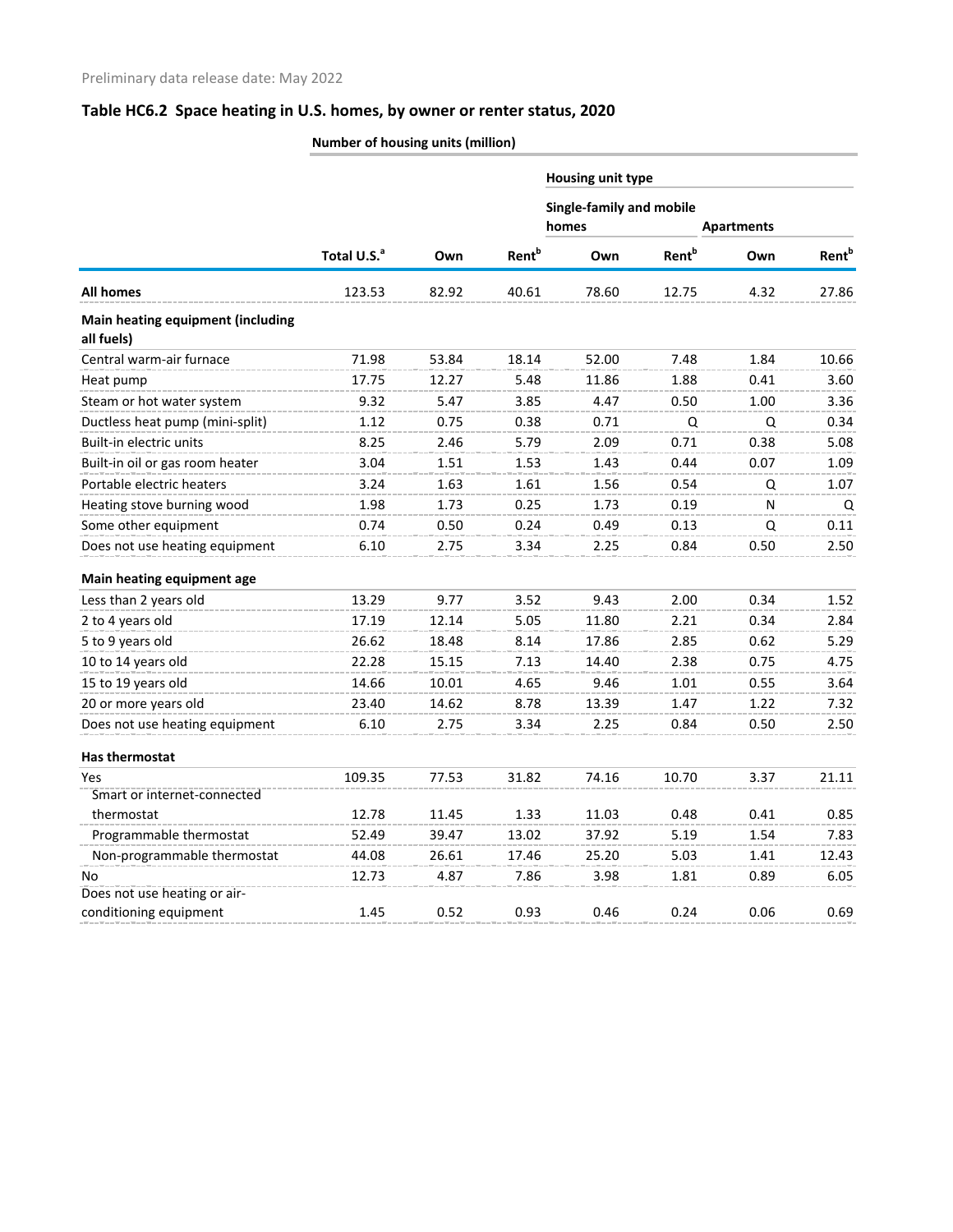|                                                                        | Number of housing units (million) |       |                          |                                   |                          |                   |                          |
|------------------------------------------------------------------------|-----------------------------------|-------|--------------------------|-----------------------------------|--------------------------|-------------------|--------------------------|
|                                                                        |                                   |       |                          | <b>Housing unit type</b>          |                          |                   |                          |
|                                                                        |                                   |       |                          | Single-family and mobile<br>homes |                          | <b>Apartments</b> |                          |
|                                                                        | Total U.S. <sup>a</sup>           | Own   | <b>Rent</b> <sup>b</sup> | Own                               | <b>Rent</b> <sup>b</sup> | Own               | <b>Rent</b> <sup>b</sup> |
| <b>All homes</b>                                                       | 123.53                            | 82.92 | 40.61                    | 78.60                             | 12.75                    | 4.32              | 27.86                    |
| Main heating equipment control                                         |                                   |       |                          |                                   |                          |                   |                          |
| Sets one temperature and leaves it                                     |                                   |       |                          |                                   |                          |                   |                          |
| there most of the time                                                 | 50.49                             | 34.97 | 15.52                    | 33.50                             | 5.48                     | 1.48              | 10.03                    |
| Manually adjusts the temperature<br>Programmable or smart thermostat   | 30.93                             | 20.02 | 10.91                    | 19.08                             | 3.48                     | 0.94              | 7.42                     |
| automatically adjusts the                                              |                                   |       |                          |                                   |                          |                   |                          |
| temperature                                                            | 19.79                             | 17.72 | 2.08                     | 17.18                             | 0.85                     | 0.54              | 1.23                     |
| Turns equipment on or off as needed<br>Household does not have control | 12.06                             | 6.03  | 6.03                     | 5.59                              | 1.71                     | 0.44              | 4.32                     |
| over the equipment                                                     | 3.91                              | 1.27  | 2.64                     | 0.86                              | 0.34                     | 0.41              | 2.30                     |
| Controls heating equipment in some                                     |                                   |       |                          |                                   |                          |                   |                          |
| other way                                                              | 0.24                              | 0.15  | 0.10                     | 0.14                              | Q                        | Q                 | Q                        |
| Does not use heating equipment                                         | 6.10                              | 2.75  | 3.34                     | 2.25                              | 0.84                     | 0.50              | 2.50                     |
| Secondary heating fuel and<br>equipment                                |                                   |       |                          |                                   |                          |                   |                          |
| Uses secondary heating equipment                                       | 51.25                             | 40.69 | 10.56                    | 39.64                             | 4.84                     | 1.05              | 5.73                     |
| Natural gas                                                            | 7.55                              | 6.96  | 0.59                     | 6.85                              | 0.33                     | 0.11              | 0.27                     |
| Fireplace                                                              | 6.94                              | 6.40  | 0.54                     | 6.29                              | 0.29                     | 0.11              | 0.25                     |
| Some other equipment                                                   | 0.61                              | 0.55  | Q                        | 0.55                              | Q                        | Q                 | Q                        |
| Electricity                                                            | 31.50                             | 22.82 | 8.68                     | 21.99                             | 3.70                     | 0.83              | 4.97                     |
| Portable electric heaters                                              | 25.02                             | 17.68 | 7.33                     | 16.96                             | 3.10                     | 0.72              | 4.23                     |
| Ductless heat pump (mini-split)                                        | 0.94                              | 0.88  | 0.06                     | 0.88                              | Q                        | N                 | Q                        |
| Built-in electric units                                                | 3.17                              | 2.43  | 0.75                     | 2.34                              | 0.30                     | Q                 | 0.45                     |
| Fireplace                                                              | 1.79                              | 1.36  | 0.43                     | 1.34                              | 0.25                     | Q                 | 0.19                     |
| Some other equipment                                                   | 0.57                              | 0.46  | 0.11                     | 0.46                              | Q                        | N                 | Q                        |
| Wood                                                                   | 8.61                              | 7.55  | 1.06                     | 7.46                              | 0.64                     | 0.09              | 0.41                     |
| <b>Heating stove</b>                                                   | 3.12                              | 2.88  | 0.24                     | 2.87                              | 0.19                     | Q                 | Q                        |
| Fireplace                                                              | 5.47                              | 4.65  | 0.82                     | 4.57                              | 0.46                     | Q                 | 0.36                     |
| Some other equipment                                                   | Q                                 | Q     | N                        | Q                                 | N                        | N                 | N                        |
| Some other fuel <sup>c</sup>                                           | 3.59                              | 3.36  | 0.23                     | 3.34                              | 0.16                     | Q                 | Q                        |
| Does not use secondary heating                                         |                                   |       |                          |                                   |                          |                   |                          |
| equipment                                                              | 66.18                             | 39.48 | 26.70                    | 36.71                             | 7.08                     | 2.77              | 19.63                    |
| Does not use any heating equipment                                     | 6.10                              | 2.75  | 3.34                     | 2.25                              | 0.84                     | 0.50              | 2.50                     |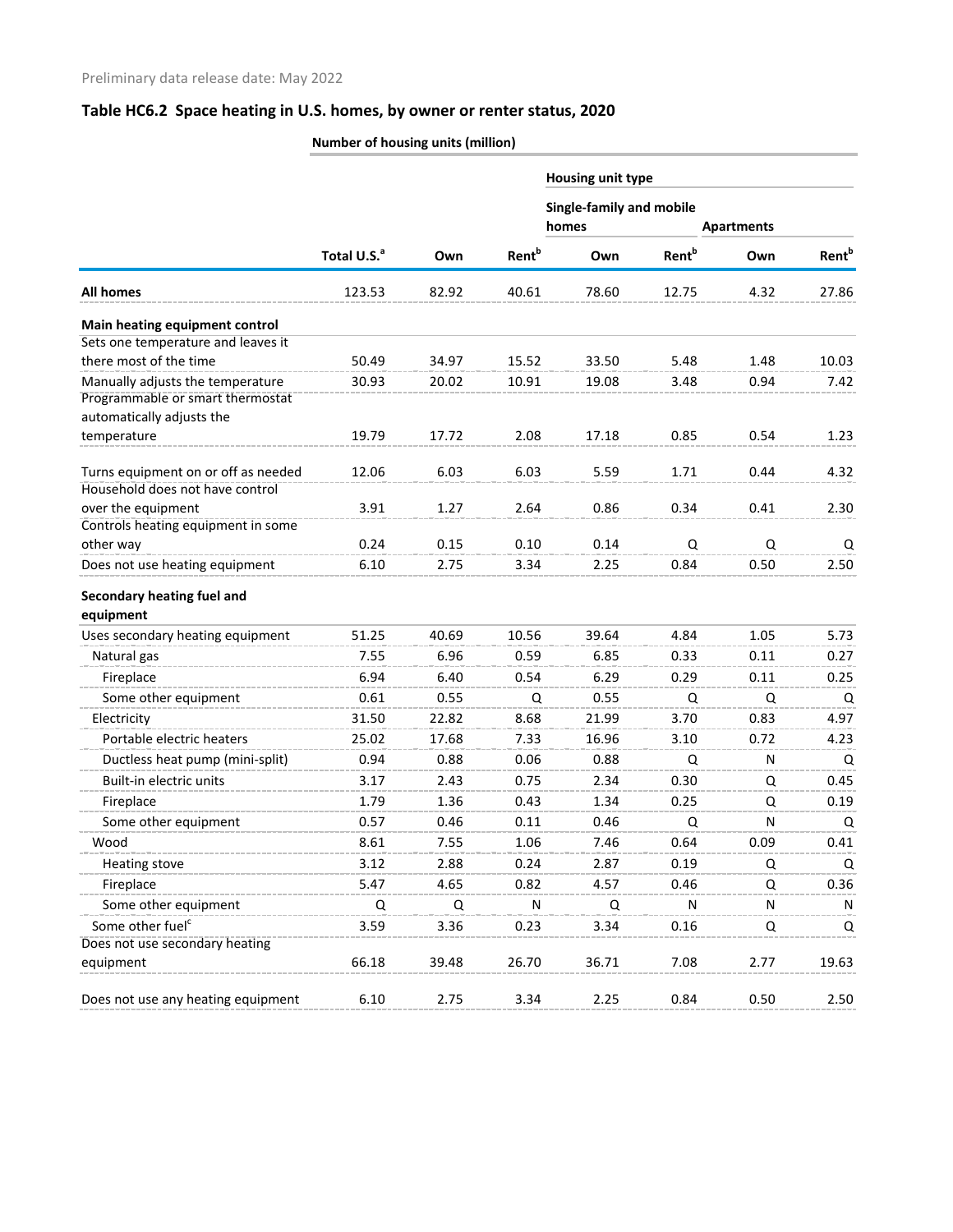| Total U.S. <sup>a</sup><br>123.53<br>10.91<br>9.41<br>4.71<br>19.64<br>6.59<br>66.18<br>6.10 | Own<br>82.92<br>8.33<br>7.79<br>3.73<br>15.53<br>5.30<br>39.48<br>2.75                                                  | <b>Rent</b> <sup>b</sup><br>40.61<br>2.58<br>1.62<br>0.97<br>4.11<br>1.28<br>26.70                                    | Single-family and mobile<br>homes<br>Own<br>78.60<br>8.16<br>7.62<br>3.68<br>14.96<br>5.22<br>36.71                  | <b>Rent</b> <sup>b</sup><br>12.75<br>1.24<br>0.75<br>0.49<br>1.84<br>0.52<br>7.08                                   | <b>Apartments</b><br>Own<br>4.32<br>0.17<br>0.17<br>Q<br>0.57<br>0.08                                        | 27.86<br>0.48<br>2.27<br>0.77                                                                             |
|----------------------------------------------------------------------------------------------|-------------------------------------------------------------------------------------------------------------------------|-----------------------------------------------------------------------------------------------------------------------|----------------------------------------------------------------------------------------------------------------------|---------------------------------------------------------------------------------------------------------------------|--------------------------------------------------------------------------------------------------------------|-----------------------------------------------------------------------------------------------------------|
|                                                                                              |                                                                                                                         |                                                                                                                       |                                                                                                                      |                                                                                                                     |                                                                                                              | <b>Rent</b> <sup>b</sup><br>1.33<br>0.88                                                                  |
|                                                                                              |                                                                                                                         |                                                                                                                       |                                                                                                                      |                                                                                                                     |                                                                                                              |                                                                                                           |
|                                                                                              |                                                                                                                         |                                                                                                                       |                                                                                                                      |                                                                                                                     |                                                                                                              |                                                                                                           |
|                                                                                              |                                                                                                                         |                                                                                                                       |                                                                                                                      |                                                                                                                     |                                                                                                              |                                                                                                           |
|                                                                                              |                                                                                                                         |                                                                                                                       |                                                                                                                      |                                                                                                                     |                                                                                                              |                                                                                                           |
|                                                                                              |                                                                                                                         |                                                                                                                       |                                                                                                                      |                                                                                                                     |                                                                                                              |                                                                                                           |
|                                                                                              |                                                                                                                         |                                                                                                                       |                                                                                                                      |                                                                                                                     |                                                                                                              |                                                                                                           |
|                                                                                              |                                                                                                                         |                                                                                                                       |                                                                                                                      |                                                                                                                     |                                                                                                              |                                                                                                           |
|                                                                                              |                                                                                                                         |                                                                                                                       |                                                                                                                      |                                                                                                                     |                                                                                                              |                                                                                                           |
|                                                                                              |                                                                                                                         |                                                                                                                       |                                                                                                                      |                                                                                                                     |                                                                                                              |                                                                                                           |
|                                                                                              |                                                                                                                         |                                                                                                                       |                                                                                                                      |                                                                                                                     | 2.77                                                                                                         | 19.63                                                                                                     |
|                                                                                              |                                                                                                                         |                                                                                                                       | 2.25                                                                                                                 | 0.84                                                                                                                | 0.50                                                                                                         | 2.50                                                                                                      |
|                                                                                              |                                                                                                                         |                                                                                                                       |                                                                                                                      |                                                                                                                     |                                                                                                              |                                                                                                           |
|                                                                                              |                                                                                                                         |                                                                                                                       |                                                                                                                      |                                                                                                                     |                                                                                                              |                                                                                                           |
|                                                                                              |                                                                                                                         |                                                                                                                       |                                                                                                                      |                                                                                                                     |                                                                                                              | 1.52                                                                                                      |
|                                                                                              |                                                                                                                         |                                                                                                                       |                                                                                                                      |                                                                                                                     |                                                                                                              | 2.12                                                                                                      |
|                                                                                              |                                                                                                                         |                                                                                                                       |                                                                                                                      |                                                                                                                     |                                                                                                              | 4.70                                                                                                      |
|                                                                                              |                                                                                                                         |                                                                                                                       |                                                                                                                      |                                                                                                                     |                                                                                                              | 5.98                                                                                                      |
|                                                                                              |                                                                                                                         |                                                                                                                       |                                                                                                                      |                                                                                                                     |                                                                                                              | 5.03                                                                                                      |
|                                                                                              |                                                                                                                         |                                                                                                                       |                                                                                                                      |                                                                                                                     |                                                                                                              | 5.99                                                                                                      |
|                                                                                              |                                                                                                                         |                                                                                                                       |                                                                                                                      |                                                                                                                     |                                                                                                              | 2.50                                                                                                      |
|                                                                                              |                                                                                                                         |                                                                                                                       |                                                                                                                      |                                                                                                                     |                                                                                                              |                                                                                                           |
|                                                                                              |                                                                                                                         |                                                                                                                       |                                                                                                                      |                                                                                                                     |                                                                                                              |                                                                                                           |
|                                                                                              |                                                                                                                         |                                                                                                                       |                                                                                                                      |                                                                                                                     |                                                                                                              |                                                                                                           |
|                                                                                              |                                                                                                                         |                                                                                                                       |                                                                                                                      |                                                                                                                     |                                                                                                              | 4.29                                                                                                      |
|                                                                                              |                                                                                                                         |                                                                                                                       |                                                                                                                      |                                                                                                                     |                                                                                                              | 3.74                                                                                                      |
|                                                                                              |                                                                                                                         |                                                                                                                       |                                                                                                                      |                                                                                                                     |                                                                                                              | 4.97                                                                                                      |
|                                                                                              |                                                                                                                         |                                                                                                                       |                                                                                                                      |                                                                                                                     |                                                                                                              | 5.05                                                                                                      |
|                                                                                              |                                                                                                                         |                                                                                                                       |                                                                                                                      |                                                                                                                     |                                                                                                              | 3.38                                                                                                      |
|                                                                                              |                                                                                                                         |                                                                                                                       |                                                                                                                      |                                                                                                                     |                                                                                                              | 3.93                                                                                                      |
|                                                                                              |                                                                                                                         |                                                                                                                       |                                                                                                                      |                                                                                                                     |                                                                                                              | 2.50                                                                                                      |
|                                                                                              |                                                                                                                         |                                                                                                                       |                                                                                                                      |                                                                                                                     |                                                                                                              |                                                                                                           |
| 14.70                                                                                        | 10.30                                                                                                                   | 4.40                                                                                                                  | 9.98                                                                                                                 | 1.33                                                                                                                | 0.32                                                                                                         | 3.08                                                                                                      |
| 19.67                                                                                        | 14.54                                                                                                                   | 5.13                                                                                                                  | 14.04                                                                                                                | 1.70                                                                                                                | 0.50                                                                                                         | 3.43                                                                                                      |
| 31.47                                                                                        | 23.57                                                                                                                   | 7.90                                                                                                                  | 22.54                                                                                                                | 2.85                                                                                                                | 1.02                                                                                                         | 5.05                                                                                                      |
| 20.22                                                                                        | 13.05                                                                                                                   | 7.17                                                                                                                  | 12.34                                                                                                                | 2.23                                                                                                                | 0.71                                                                                                         | 4.93                                                                                                      |
| 17.49                                                                                        | 11.44                                                                                                                   | 6.05                                                                                                                  | 10.81                                                                                                                | 1.92                                                                                                                | 0.63                                                                                                         | 4.13                                                                                                      |
| 13.88                                                                                        | 7.27                                                                                                                    | 6.61                                                                                                                  | 6.63                                                                                                                 | 1.88                                                                                                                | 0.64                                                                                                         | 4.74                                                                                                      |
| 6.10                                                                                         | 2.75                                                                                                                    | 3.34                                                                                                                  | 2.25                                                                                                                 | 0.84                                                                                                                | 0.50                                                                                                         | 2.50                                                                                                      |
|                                                                                              | 4.29<br>10.27<br>32.43<br>26.94<br>25.20<br>18.30<br>6.10<br>18.59<br>22.05<br>30.03<br>19.35<br>15.06<br>12.35<br>6.10 | 2.17<br>6.96<br>25.17<br>18.06<br>17.58<br>10.22<br>2.75<br>12.46<br>16.24<br>22.48<br>12.02<br>10.07<br>6.89<br>2.75 | 3.34<br>2.12<br>3.30<br>7.26<br>8.88<br>7.61<br>8.08<br>3.34<br>6.12<br>5.82<br>7.55<br>7.33<br>4.99<br>5.45<br>3.34 | 2.12<br>6.73<br>24.41<br>17.10<br>16.69<br>9.30<br>2.25<br>12.01<br>15.52<br>21.57<br>11.48<br>9.59<br>6.18<br>2.25 | 0.60<br>1.18<br>2.56<br>2.91<br>2.58<br>2.09<br>0.84<br>1.84<br>2.07<br>2.58<br>2.29<br>1.61<br>1.52<br>0.84 | Q<br>0.24<br>0.76<br>0.96<br>0.89<br>0.92<br>0.50<br>0.46<br>0.72<br>0.91<br>0.54<br>0.48<br>0.71<br>0.50 |

#### **Number of housing units (million)**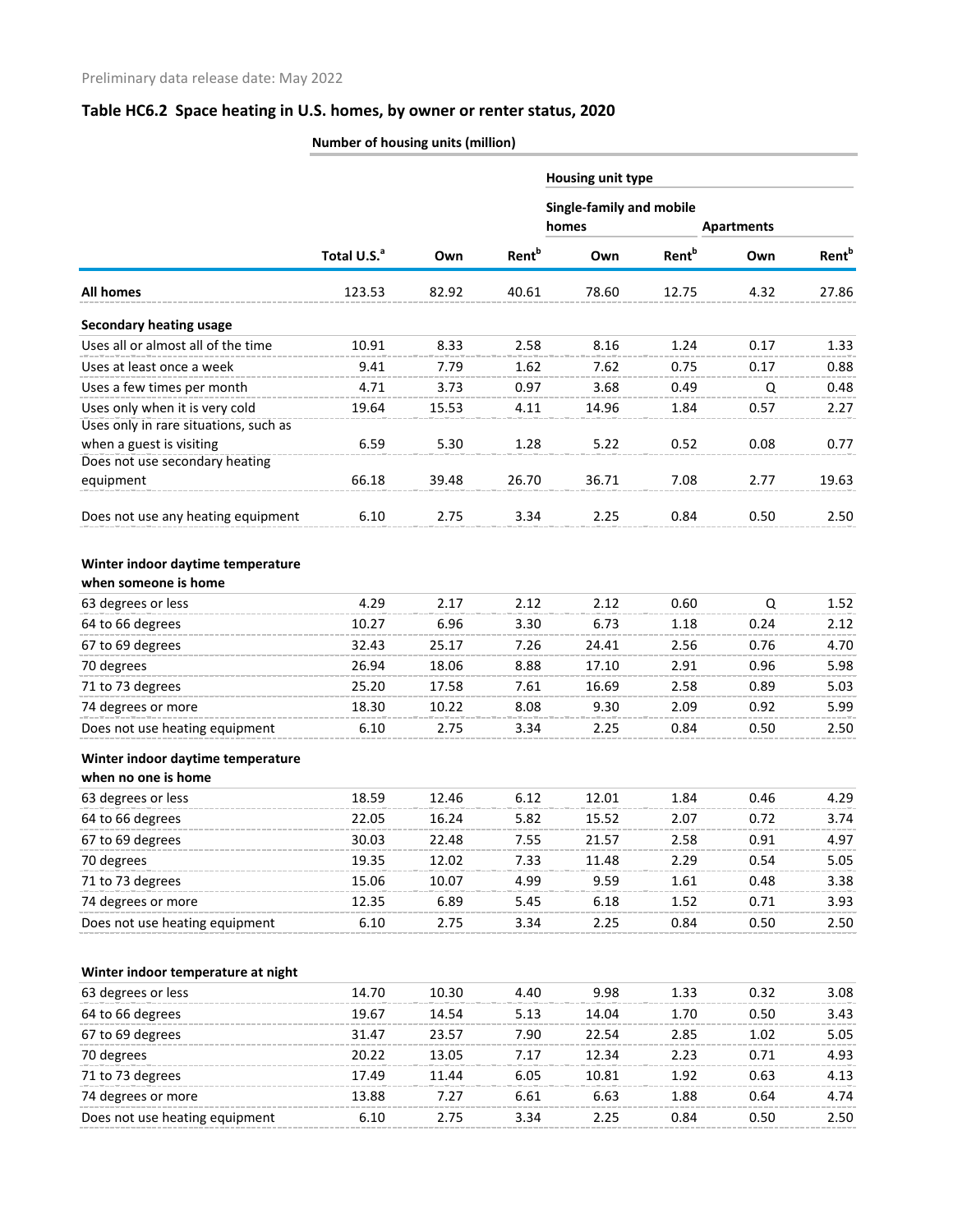|                                    | Number of housing units (million) |       |                          |                                   |                          |                   |                          |
|------------------------------------|-----------------------------------|-------|--------------------------|-----------------------------------|--------------------------|-------------------|--------------------------|
|                                    |                                   |       |                          | Housing unit type                 |                          |                   |                          |
|                                    |                                   |       |                          | Single-family and mobile<br>homes |                          | <b>Apartments</b> |                          |
|                                    | Total U.S. <sup>a</sup>           | Own   | <b>Rent</b> <sup>b</sup> | Own                               | <b>Rent</b> <sup>b</sup> | Own               | <b>Rent</b> <sup>b</sup> |
| All homes                          | 123.53                            | 82.92 | 40.61                    | 78.60                             | 12.75                    | 4.32              | 27.86                    |
| <b>Heated basement</b>             |                                   |       |                          |                                   |                          |                   |                          |
| Yes                                | 24.93                             | 23.07 | 1.86                     | 23.07                             | 1.86                     | N                 | N                        |
| No                                 | 11.71                             | 9.89  | 1.81                     | 9.89                              | 1.81                     | N                 | N                        |
| Not asked (heated homes with no    |                                   |       |                          |                                   |                          |                   |                          |
| basement)                          | 45.02                             | 38.15 | 6.87                     | 38.15                             | 6.87                     | $\mathsf{N}$      | N                        |
| Not asked (unheated homes,         |                                   |       |                          |                                   |                          |                   |                          |
| apartments, and mobile homes)      | 41.88                             | 11.81 | 30.06                    | 7.49                              | 2.21                     | 4.32              | 27.86                    |
| <b>Heated attic</b>                |                                   |       |                          |                                   |                          |                   |                          |
| Yes                                | 3.48                              | 3.00  | 0.48                     | 3.00                              | 0.48                     | N                 | N                        |
| No                                 | 51.56                             | 46.47 | 5.09                     | 46.47                             | 5.09                     | ${\sf N}$         | N                        |
| Not asked (heated homes with no    |                                   |       |                          |                                   |                          |                   |                          |
| attic)                             | 26.61                             | 21.63 | 4.98                     | 21.63                             | 4.98                     | $\mathsf{N}$      | N                        |
| Not asked (unheated homes,         |                                   |       |                          |                                   |                          |                   |                          |
| apartments, and mobile homes)      | 41.88                             | 11.81 | 30.06                    | 7.49                              | 2.21                     | 4.32              | 27.86                    |
| <b>Heated attached garage</b>      |                                   |       |                          |                                   |                          |                   |                          |
| Yes                                | 3.87                              | 3.51  | 0.36                     | 3.51                              | 0.36                     | N                 | N                        |
| No                                 | 46.07                             | 42.00 | 4.08                     | 42.00                             | 4.08                     | N                 | N                        |
| Not asked (heated homes with no    |                                   |       |                          |                                   |                          |                   |                          |
| attached garage)                   | 31.71                             | 25.60 | 6.11                     | 25.60                             | 6.11                     | N                 | N                        |
| Not asked (unheated homes,         |                                   |       |                          |                                   |                          |                   |                          |
| apartments, and mobile homes)      | 41.88                             | 11.81 | 30.06                    | 7.49                              | 2.21                     | 4.32              | 27.86                    |
| <b>Humidifier usage</b>            |                                   |       |                          |                                   |                          |                   |                          |
| Uses a humidifier                  | 29.25                             | 22.03 | 7.23                     | 21.10                             | 2.26                     | 0.93              | 4.97                     |
| Uses only occasionally             | 7.13                              | 4.52  | 2.62                     | 4.31                              | 0.88                     | 0.21              | 1.73                     |
| Uses only during winter months     | 15.77                             | 12.82 | 2.95                     | 12.24                             | 0.85                     | 0.58              | 2.10                     |
| Uses about half of the year        | 2.21                              | 1.71  | 0.50                     | 1.66                              | 0.19                     | Q                 | 0.31                     |
| Uses all or almost all of the year | 4.12                              | 2.97  | 1.16                     | 2.88                              | 0.34                     | 0.09              | 0.82                     |
| Does not use a humidifier          | 94.28                             | 60.89 | 33.38                    | 57.50                             | 10.49                    | 3.40              | 22.89                    |

Source: U.S. Energy Information Administration, Office of Energy Demand and Integrated Statistics, Form EIA-457A of the *2020 Residential Energy Consumption Survey* Notes: Because of rounding, data may not sum to totals. See RECS Terminology for the definitions of terms used in these tables.

<sup>a</sup> Total U.S. includes all primary occupied housing units in the 50 states and the District of Columbia. Vacant housing units, seasonal units, second

homes, military houses, and group quarters are excluded.

<sup>b</sup> Rent includes households that occupy their primary housing units without paying rent.

<sup>c</sup> Some other fuel includes coal and district steam.

Q = Data withheld because either the relative standard error (RSE) was greater than 50% or fewer than 10 households were in the reporting sample.

N = No households in reporting sample.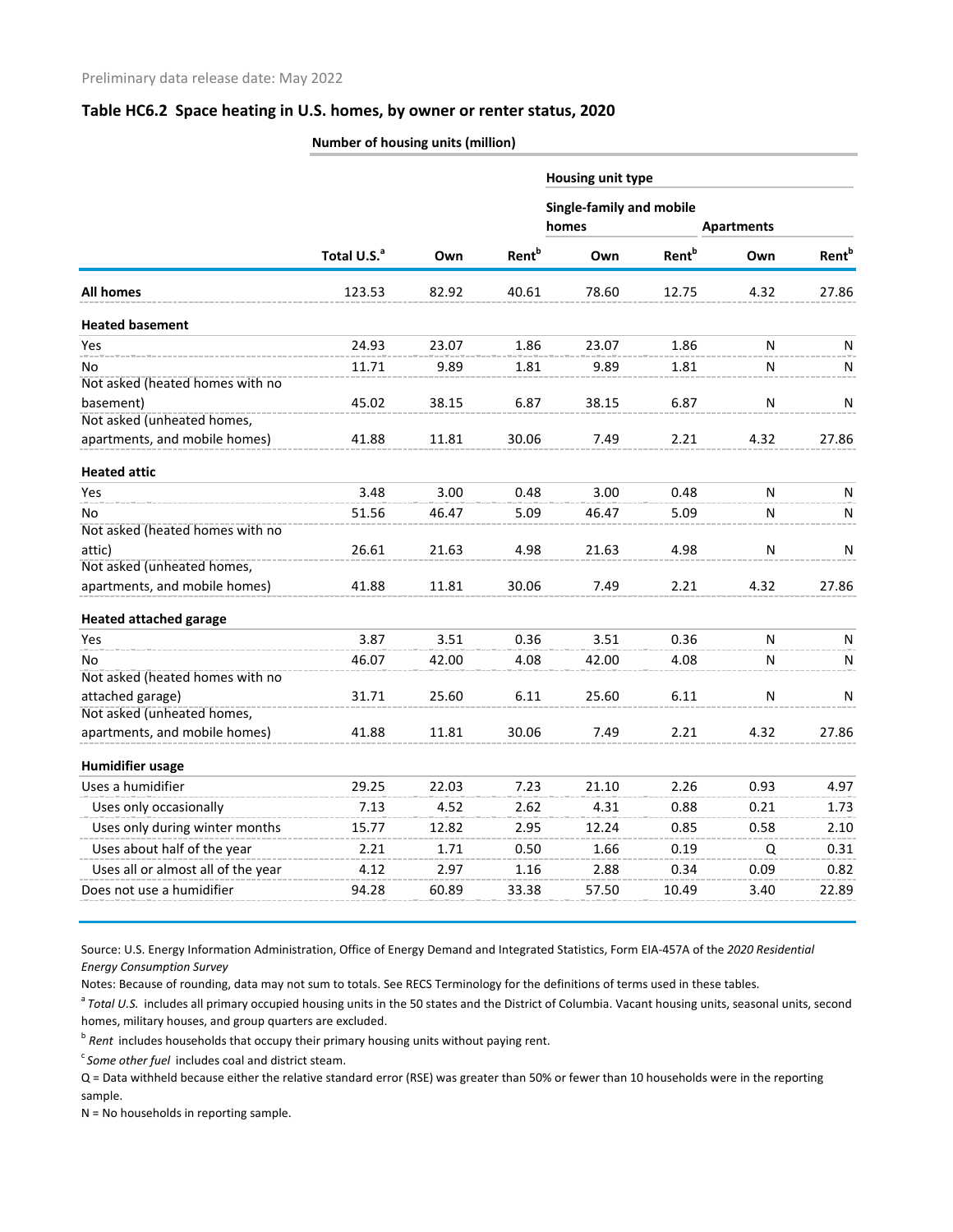|                                                                 | RSEs for number of housing units |       |                          |                                   |                          |                   |                          |
|-----------------------------------------------------------------|----------------------------------|-------|--------------------------|-----------------------------------|--------------------------|-------------------|--------------------------|
|                                                                 |                                  |       |                          | Housing unit type                 |                          |                   |                          |
|                                                                 |                                  |       |                          | Single-family and mobile<br>homes |                          | <b>Apartments</b> |                          |
|                                                                 | Total U.S. <sup>a</sup>          | Own   | <b>Rent</b> <sup>b</sup> | Own                               | <b>Rent</b> <sup>b</sup> | Own               | <b>Rent</b> <sup>b</sup> |
| <b>All homes</b>                                                | 0.00                             | 0.42  | 0.86                     | 0.35                              | 2.15                     | 4.13              | 0.64                     |
| <b>Space heating equipment</b>                                  |                                  |       |                          |                                   |                          |                   |                          |
| Uses space heating equipment<br>Has space heating equipment but | 0.23                             | 0.47  | 1.11                     | 0.39                              | 2.35                     | 4.81              | 1.05                     |
| does not use it<br>Does not have space heating                  | 5.61                             | 6.50  | 8.06                     | 7.16                              | 15.77                    | 16.90             | 8.58                     |
| equipment                                                       | 7.69                             | 10.42 | 10.79                    | 10.68                             | 16.21                    | 30.91             | 14.16                    |
| Main heating fuel and equipment                                 |                                  |       |                          |                                   |                          |                   |                          |
| Natural gas                                                     | 0.97                             | 1.02  | 2.42                     | 0.94                              | 3.52                     | 7.00              | 3.02                     |
| Central warm-air furnace                                        | 0.99                             | 1.08  | 3.01                     | 1.00                              | 3.74                     | 9.91              | 4.43                     |
| Steam or hot water system                                       | 3.76                             | 4.45  | 6.15                     | 4.87                              | 14.31                    | 12.05             | 6.39                     |
| Built-in room heater                                            | 6.13                             | 9.72  | 8.34                     | 9.95                              | 15.05                    | 35.26             | 10.28                    |
| Some other equipment                                            | 19.12                            | 23.33 | 33.19                    | 23.33                             | 40.56                    | 0.00              | 58.99                    |
| Electricity                                                     | 0.95                             | 1.48  | 1.48                     | 1.37                              | 3.91                     | 8.49              | 1.68                     |
| Central warm-air furnace                                        | 2.16                             | 2.95  | 3.69                     | 2.81                              | 6.70                     | 16.52             | 4.69                     |
| Heat pump                                                       | 1.84                             | 2.32  | 2.88                     | 2.34                              | 5.72                     | 17.73             | 4.29                     |
| Ductless heat pump (mini-split)                                 | 8.38                             | 10.69 | 14.65                    | 10.77                             | 37.69                    | 48.97             | 15.85                    |
| Built-in electric units                                         | 2.74                             | 5.30  | 3.04                     | 4.98                              | 9.71                     | 18.34             | 3.48                     |
| Portable electric heaters                                       | 6.15                             | 8.45  | 9.57                     | 8.31                              | 12.86                    | 41.17             | 11.13                    |
| Some other equipment                                            | 10.83                            | 16.32 | 15.36                    | 15.59                             | 27.72                    | 54.75             | 16.34                    |
| Fuel oil or kerosene                                            | 3.36                             | 3.89  | 8.93                     | 3.67                              | 10.99                    | 27.12             | 13.71                    |
| Central warm-air furnace                                        | 4.55                             | 4.92  | 12.10                    | 4.73                              | 14.27                    | 42.72             | 18.60                    |
| Steam or hot water system                                       | 6.77                             | 7.17  | 15.38                    | 7.45                              | 19.50                    | 30.66             | 19.44                    |
| Some other equipment                                            | 16.16                            | 19.98 | 32.52                    | 20.30                             | 42.22                    | 100.26            | 46.40                    |
| Propane                                                         | 4.01                             | 4.13  | 9.96                     | 4.16                              | 11.52                    | 71.91             | 18.50                    |
| Central warm-air furnace                                        | 4.19                             | 4.25  | 13.47                    | 4.27                              | 14.35                    | 100.44            | 30.15                    |
| Some other equipment                                            | 8.03                             | 8.62  | 16.32                    | 8.63                              | 23.00                    | 100.63            | 22.84                    |
| Wood                                                            | 5.19                             | 5.11  | 15.95                    | 5.11                              | 19.56                    | 0.00              | 35.91                    |
| <b>Heating stove</b>                                            | 5.76                             | 5.80  | 15.89                    | 5.80                              | 19.32                    | 0.00              | 36.80                    |
| Some other equipment                                            | 19.24                            | 19.09 | 87.89                    | 19.09                             | 100.56                   | 0.00              | 102.49                   |
| Some other fuel <sup>c</sup>                                    | 33.09                            | 35.41 | 100.48                   | 35.41                             | 0.00                     | 0.00              | 100.48                   |
| Does not use heating equipment                                  | 4.53                             | 5.90  | 6.01                     | 6.19                              | 11.42                    | 14.69             | 7.09                     |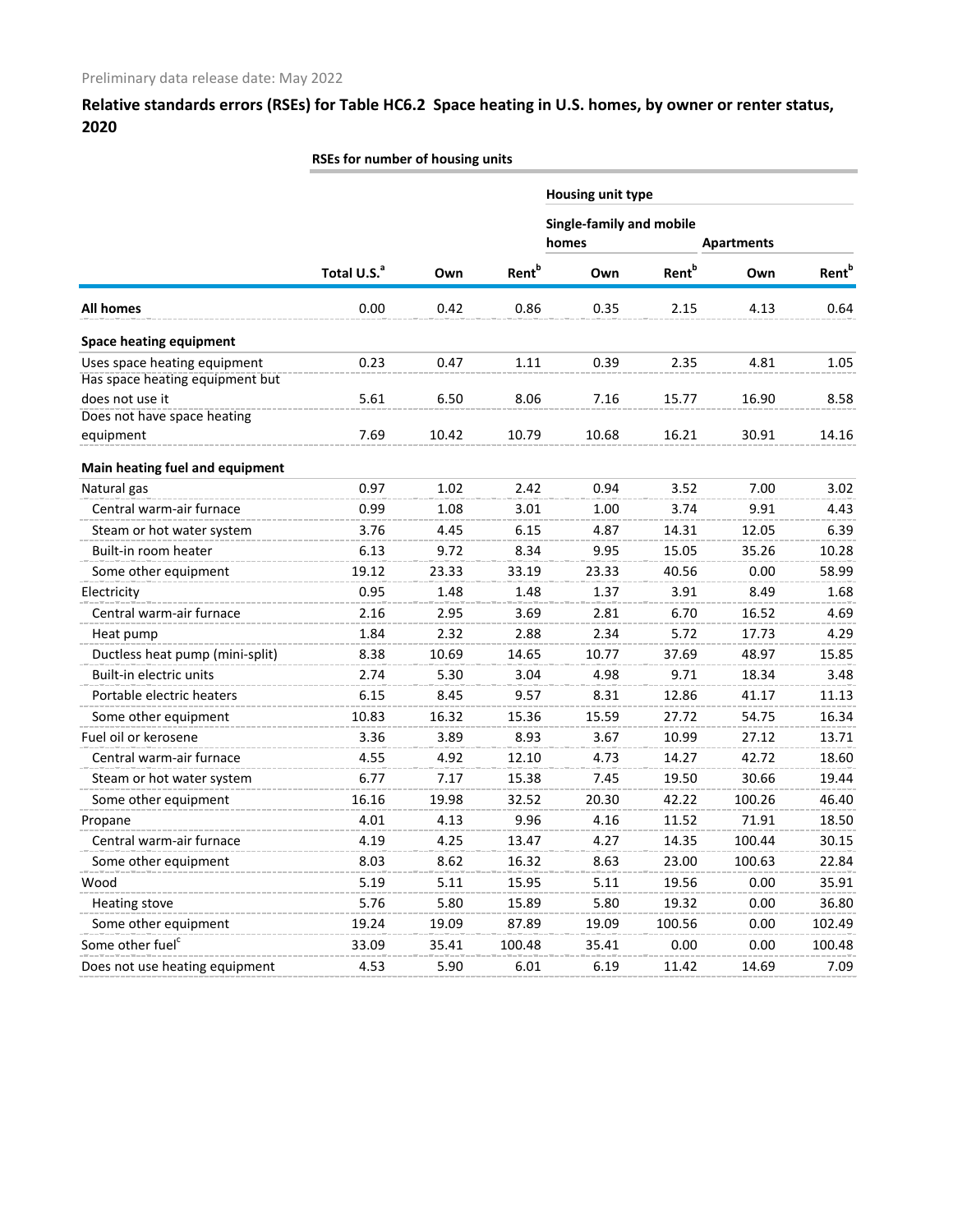|                                                 | RSEs for number of housing units |       |                          |                                   |                          |                   |                          |
|-------------------------------------------------|----------------------------------|-------|--------------------------|-----------------------------------|--------------------------|-------------------|--------------------------|
|                                                 |                                  |       |                          | Housing unit type                 |                          |                   |                          |
|                                                 |                                  |       |                          | Single-family and mobile<br>homes |                          | <b>Apartments</b> |                          |
|                                                 | Total U.S. <sup>a</sup>          | Own   | <b>Rent</b> <sup>b</sup> | Own                               | <b>Rent</b> <sup>b</sup> | Own               | <b>Rent</b> <sup>b</sup> |
| <b>All homes</b>                                | 0.00                             | 0.42  | 0.86                     | 0.35                              | 2.15                     | 4.13              | 0.64                     |
| Main heating equipment (including<br>all fuels) |                                  |       |                          |                                   |                          |                   |                          |
| Central warm-air furnace                        | 0.66                             | 0.71  | 2.16                     | 0.64                              | 3.46                     | 8.70              | 2.85                     |
| Heat pump                                       | 1.84                             | 2.32  | 2.88                     | 2.34                              | 5.72                     | 17.73             | 4.29                     |
| Steam or hot water system                       | 2.85                             | 3.50  | 4.89                     | 3.80                              | 11.72                    | 10.27             | 5.15                     |
| Ductless heat pump (mini-split)                 | 8.38                             | 10.69 | 14.65                    | 10.77                             | 37.69                    | 48.97             | 15.85                    |
| Built-in electric units                         | 2.74                             | 5.30  | 3.04                     | 4.98                              | 9.71                     | 18.34             | 3.48                     |
| Built-in oil or gas room heater                 | 5.53                             | 8.24  | 7.57                     | 8.32                              | 12.57                    | 34.47             | 9.51                     |
| Portable electric heaters                       | 6.15                             | 8.45  | 9.57                     | 8.31                              | 12.86                    | 41.17             | 11.13                    |
| Heating stove burning wood                      | 5.76                             | 5.80  | 15.89                    | 5.80                              | 19.32                    | 0.00              | 36.80                    |
| Some other equipment                            | 10.02                            | 12.02 | 20.96                    | 11.99                             | 23.03                    | 92.86             | 37.49                    |
| Does not use heating equipment                  | 4.53                             | 5.90  | 6.01                     | 6.19                              | 11.42                    | 14.69             | 7.09                     |
| Main heating equipment age                      |                                  |       |                          |                                   |                          |                   |                          |
| Less than 2 years old                           | 2.42                             | 2.94  | 3.93                     | 2.86                              | 6.49                     | 17.88             | 7.33                     |
| 2 to 4 years old                                | 2.11                             | 2.34  | 3.78                     | 2.31                              | 4.74                     | 17.07             | 5.24                     |
| 5 to 9 years old                                | 1.46                             | 1.93  | 3.25                     | 1.91                              | 4.54                     | 13.83             | 3.92                     |
| 10 to 14 years old                              | 1.98                             | 2.07  | 3.90                     | 2.04                              | 4.80                     | 12.54             | 5.41                     |
| 15 to 19 years old                              | 2.50                             | 2.93  | 4.91                     | 2.79                              | 8.47                     | 16.87             | 5.47                     |
| 20 or more years old                            | 1.77                             | 2.05  | 3.33                     | 2.25                              | 6.91                     | 9.97              | 3.84                     |
| Does not use heating equipment                  | 4.53                             | 5.90  | 6.01                     | 6.19                              | 11.42                    | 14.69             | 7.09                     |
| Has thermostat                                  |                                  |       |                          |                                   |                          |                   |                          |
| Yes                                             | 0.34                             | 0.48  | 1.38                     | 0.42                              | 2.51                     | 4.96              | 1.53                     |
| Smart or internet-connected                     |                                  |       |                          |                                   |                          |                   |                          |
| thermostat                                      | 2.22                             | 2.31  | 7.33                     | 2.44                              | 11.98                    | 17.80             | 10.49                    |
| Programmable thermostat                         | 0.88                             | 1.07  | 2.40                     | 1.05                              | 3.75                     | 9.04              | 3.02                     |
| Non-programmable thermostat                     | 1.29                             | 1.69  | 2.22                     | 1.79                              | 4.46                     | 8.25              | 2.41                     |
| No                                              | 2.69                             | 4.90  | 3.47                     | 5.38                              | 6.13                     | 10.50             | 4.39                     |
| Does not use heating or air-                    |                                  |       |                          |                                   |                          |                   |                          |
| conditioning equipment                          | 8.80                             | 10.32 | 13.53                    | 11.22                             | 20.39                    | 38.51             | 16.27                    |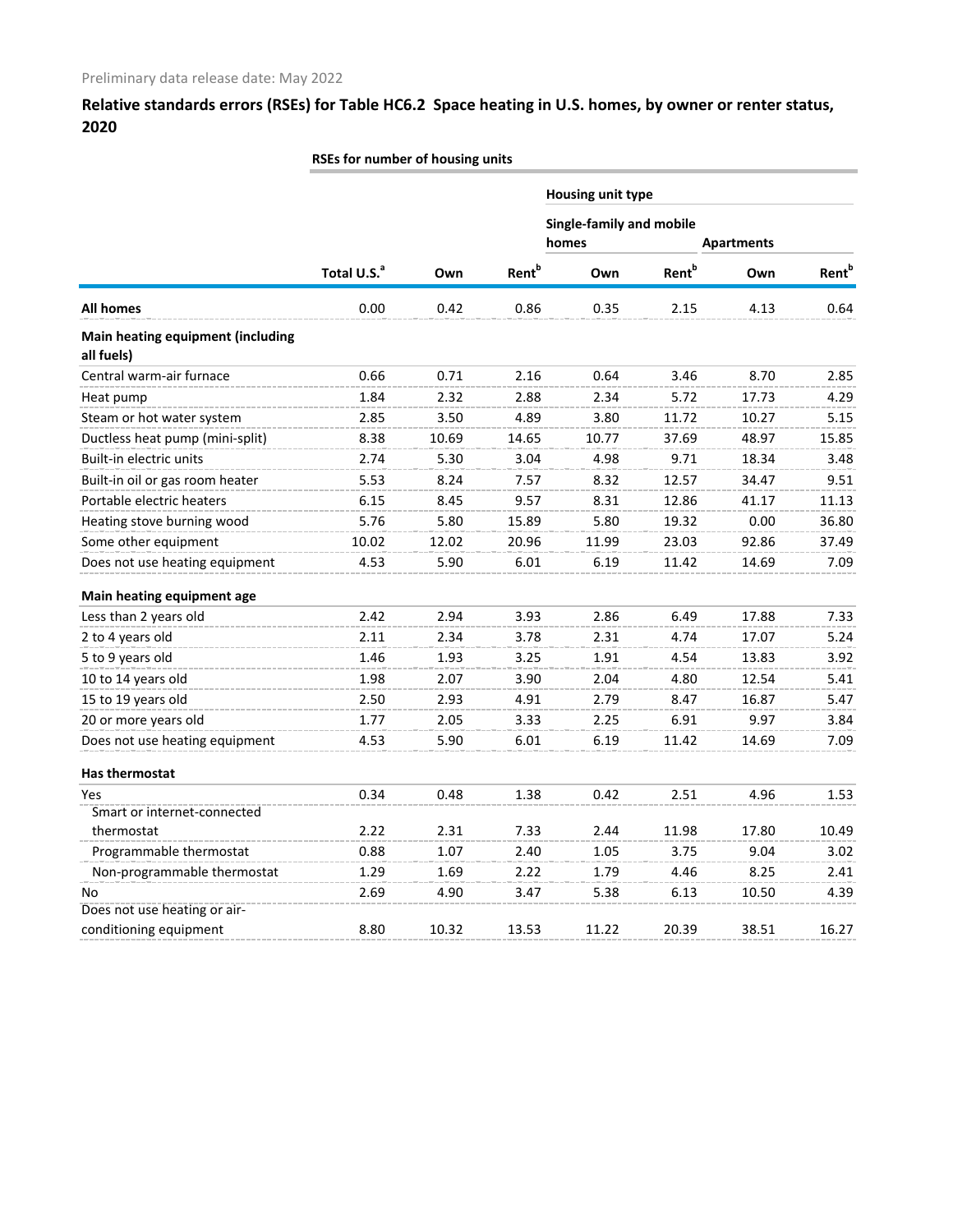|                                                                        | RSEs for number of housing units |       |                          |                                   |                          |                   |                          |
|------------------------------------------------------------------------|----------------------------------|-------|--------------------------|-----------------------------------|--------------------------|-------------------|--------------------------|
|                                                                        |                                  |       |                          | Housing unit type                 |                          |                   |                          |
|                                                                        |                                  |       |                          | Single-family and mobile<br>homes |                          | <b>Apartments</b> |                          |
|                                                                        |                                  |       |                          |                                   |                          |                   |                          |
|                                                                        | Total U.S. <sup>a</sup>          | Own   | <b>Rent</b> <sup>b</sup> | Own                               | <b>Rent</b> <sup>b</sup> | Own               | <b>Rent</b> <sup>b</sup> |
| <b>All homes</b>                                                       | 0.00                             | 0.42  | 0.86                     | 0.35                              | 2.15                     | 4.13              | 0.64                     |
| Main heating equipment control                                         |                                  |       |                          |                                   |                          |                   |                          |
| Sets one temperature and leaves it                                     |                                  |       |                          |                                   |                          |                   |                          |
| there most of the time                                                 | 1.12                             | 1.22  | 2.33                     | 1.19                              | 3.74                     | 8.69              | 2.80                     |
| Manually adjusts the temperature<br>Programmable or smart thermostat   | 1.74                             | 2.01  | 2.71                     | 2.06                              | 4.78                     | 9.46              | 3.43                     |
| automatically adjusts the                                              |                                  |       |                          |                                   |                          |                   |                          |
| temperature                                                            | 1.84                             | 2.01  | 6.17                     | 1.94                              | 8.54                     | 13.31             | 8.67                     |
| Turns equipment on or off as needed<br>Household does not have control | 2.85                             | 3.70  | 4.55                     | 3.69                              | 7.65                     | 14.81             | 4.88                     |
| over the equipment                                                     | 5.10                             | 8.64  | 6.80                     | 9.04                              | 15.80                    | 18.40             | 7.80                     |
| Controls heating equipment in some                                     |                                  |       |                          |                                   |                          |                   |                          |
| other way                                                              | 17.23                            | 20.42 | 29.61                    | 21.42                             | 39.56                    | 100.55            | 46.63                    |
| Does not use heating equipment                                         | 4.53                             | 5.90  | 6.01                     | 6.19                              | 11.42                    | 14.69             | 7.09                     |
| Secondary heating fuel and                                             |                                  |       |                          |                                   |                          |                   |                          |
| equipment                                                              |                                  |       |                          |                                   |                          |                   |                          |
| Uses secondary heating equipment                                       | 1.01                             | 1.10  | 3.00                     | 1.10                              | 3.93                     | 9.92              | 3.89                     |
| Natural gas                                                            | 2.92                             | 2.91  | 11.85                    | 2.98                              | 15.37                    | 28.97             | 20.68                    |
| Fireplace                                                              | 3.15                             | 3.12  | 11.23                    | 3.21                              | 15.25                    | 29.46             | 19.75                    |
| Some other equipment                                                   | 9.87                             | 9.86  | 44.63                    | 9.94                              | 52.30                    | 100.38            | 84.80                    |
| Electricity                                                            | 1.35                             | 1.53  | 3.10                     | 1.54                              | 4.51                     | 10.78             | 3.94                     |
| Portable electric heaters                                              | 1.44                             | 1.66  | 3.46                     | 1.67                              | 5.01                     | 11.87             | 4.47                     |
| Ductless heat pump (mini-split)                                        | 9.64                             | 9.69  | 37.15                    | 9.69                              | 66.55                    | 0.00              | 45.86                    |
| Built-in electric units                                                | 4.38                             | 5.13  | 11.47                    | 5.18                              | 15.95                    | 38.49             | 14.82                    |
| Fireplace                                                              | 5.70                             | 6.33  | 15.26                    | 6.44                              | 20.49                    | 59.03             | 24.10                    |
| Some other equipment                                                   | 12.75                            | 12.88 | 33.98                    | 12.88                             | 46.64                    | 0.00              | 44.99                    |
| Wood                                                                   | 2.73                             | 2.88  | 10.51                    | 2.91                              | 11.68                    | 36.96             | 16.32                    |
| <b>Heating stove</b>                                                   | 4.76                             | 4.85  | 19.84                    | 4.90                              | 23.56                    | 71.80             | 39.90                    |
| Fireplace                                                              | 3.77                             | 4.20  | 11.71                    | 4.16                              | 13.57                    | 38.15             | 17.33                    |
| Some other equipment                                                   | 68.13                            | 68.13 | 0.00                     | 68.13                             | 0.00                     | 0.00              | 0.00                     |
| Some other fuel <sup>c</sup>                                           | 4.50                             | 4.62  | 20.77                    | 4.58                              | 23.33                    | 66.85             | 45.58                    |
| Does not use secondary heating                                         |                                  |       |                          |                                   |                          |                   |                          |
| equipment                                                              | 0.79                             | 1.15  | 1.40                     | 1.15                              | 3.30                     | 6.14              | 1.46                     |
| Does not use any heating equipment                                     | 4.53                             | 5.90  | 6.01                     | 6.19                              | 11.42                    | 14.69             | 7.09                     |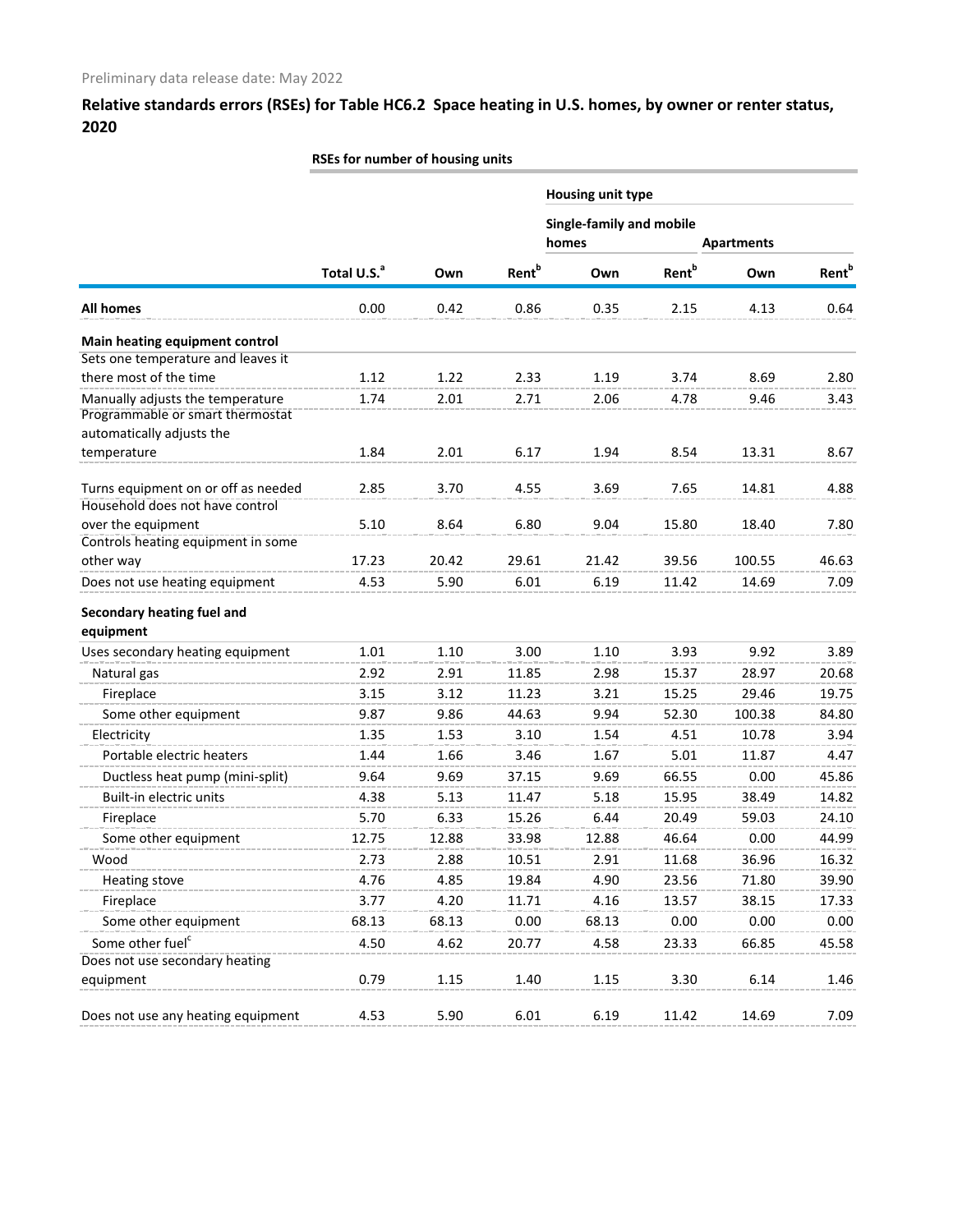**RSEs for number of housing units**

|                                       |                         |      |                          | Housing unit type                 |                   |                   |                   |
|---------------------------------------|-------------------------|------|--------------------------|-----------------------------------|-------------------|-------------------|-------------------|
|                                       |                         |      |                          | Single-family and mobile<br>homes |                   | <b>Apartments</b> |                   |
|                                       | Total U.S. <sup>a</sup> | Own  | <b>Rent</b> <sup>b</sup> | Own                               | Rent <sup>b</sup> | Own               | Rent <sup>b</sup> |
| <b>All homes</b>                      | 0.00                    | 0.42 | 0.86                     | 0.35                              | 2.15              | 4.13              | 0.64              |
| <b>Secondary heating usage</b>        |                         |      |                          |                                   |                   |                   |                   |
| Uses all or almost all of the time    | 2.73                    | 3.11 | 5.56                     | 3.10                              | 7.86              | 26.50             | 7.56              |
| Uses at least once a week             | 2.32                    | 2.36 | 6.79                     | 2.45                              | 8.91              | 28.71             | 9.44              |
| Uses a few times per month            | 4.22                    | 4.60 | 10.26                    | 4.59                              | 11.69             | 41.19             | 15.03             |
| Uses only when it is very cold        | 2.10                    | 2.37 | 5.46                     | 2.37                              | 7.61              | 13.89             | 6.80              |
| Uses only in rare situations, such as |                         |      |                          |                                   |                   |                   |                   |
| when a guest is visiting              | 3.46                    | 3.66 | 9.58                     | 3.62                              | 11.52             | 36.83             | 12.91             |
| Does not use secondary heating        |                         |      |                          |                                   |                   |                   |                   |
| equipment                             | 0.79                    | 1.15 | 1.40                     | 1.15                              | 3.30              | 6.14              | 1.46              |
| Does not use any heating equipment    | 4.53                    | 5.90 | 6.01                     | 6.19                              | 11.42             | 14.69             | 7.09              |
|                                       |                         |      |                          |                                   |                   |                   |                   |
| Winter indoor daytime temperature     |                         |      |                          |                                   |                   |                   |                   |
| when someone is home                  |                         |      |                          |                                   |                   |                   |                   |
| 63 degrees or less                    | 4.53                    | 6.70 | 7.39                     | 6.89                              | 11.58             | 43.51             | 9.99              |
| 64 to 66 degrees                      | 2.75                    | 2.82 | 5.88                     | 2.81                              | 8.13              | 22.10             | 7.12              |
| 67 to 69 degrees                      | 1.21                    | 1.24 | 3.72                     | 1.20                              | 5.05              | 10.83             | 4.84              |
| 70 degrees                            | 1.56                    | 1.87 | 2.98                     | 1.79                              | 5.54              | 10.98             | 3.72              |
| 71 to 73 degrees                      | 1.53                    | 1.97 | 3.39                     | 1.97                              | 5.55              | 10.99             | 4.18              |
| 74 degrees or more                    | 2.27                    | 2.64 | 3.74                     | 2.54                              | 5.41              | 11.02             | 4.74              |
| Does not use heating equipment        | 4.53                    | 5.90 | 6.01                     | 6.19                              | 11.42             | 14.69             | 7.09              |
| Winter indoor daytime temperature     |                         |      |                          |                                   |                   |                   |                   |
| when no one is home                   |                         |      |                          |                                   |                   |                   |                   |
| 63 degrees or less                    | 2.15                    | 2.34 | 4.11                     | 2.40                              | 6.91              | 13.91             | 4.64              |
| 64 to 66 degrees                      | 1.95                    | 2.27 | 3.81                     | 2.31                              | 5.84              | 12.25             | 4.92              |
| 67 to 69 degrees                      | 1.39                    | 1.57 | 2.95                     | 1.58                              | 5.02              | 10.79             | 3.83              |
| 70 degrees                            | 2.23                    | 2.68 | 3.65                     | 2.59                              | 5.93              | 16.16             | 4.43              |
| 71 to 73 degrees                      | 2.10                    | 2.72 | 4.01                     | 2.71                              | 7.09              | 14.35             | 5.03              |
| 74 degrees or more                    | 2.59                    | 3.51 | 4.05                     | 3.18                              | 5.97              | 13.76             | 5.53              |
| Does not use heating equipment        | 4.53                    | 5.90 | 6.01                     | 6.19                              | 11.42             | 14.69             | 7.09              |
|                                       |                         |      |                          |                                   |                   |                   |                   |
| Winter indoor temperature at night    |                         |      |                          |                                   |                   |                   |                   |
| 63 degrees or less                    | 2.70                    | 2.64 | 5.46                     | 2.66                              | 7.88              | 18.36             | 7.48              |
| 64 to 66 degrees                      | 2.11                    | 2.60 | 4.06                     | 2.76                              | 6.45              | 12.97             | 5.21              |
| 67 to 69 degrees                      | 1.65                    | 1.78 | 3.46                     | 1.75                              | 4.57              | 9.75              | 4.55              |
| 70 degrees                            | 2.03                    | 2.50 | 3.74                     | 2.44                              | 6.44              | 11.12             | 4.83              |
| 71 to 73 degrees                      | 2.12                    | 3.00 | 3.93                     | 2.97                              | 5.78              | 14.47             | 4.65              |
| 74 degrees or more                    | 2.60                    | 3.32 | 4.00                     | 3.01                              | 6.84              | 14.64             | 4.88              |
| Does not use heating equipment        | 4.53                    | 5.90 | 6.01                     | 6.19                              | 11.42             | 14.69             | 7.09              |
|                                       |                         |      |                          |                                   |                   |                   |                   |